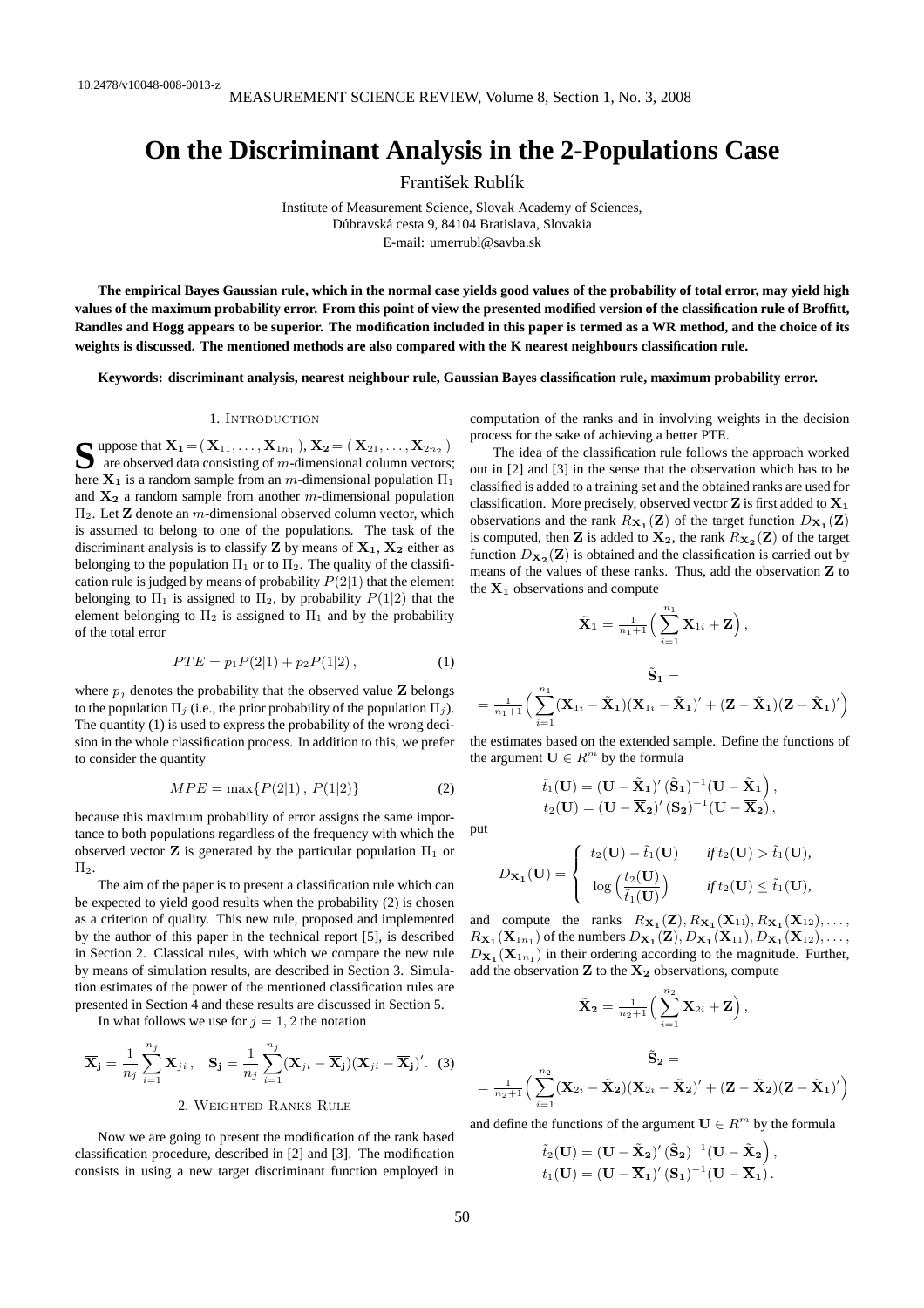Put

$$
D_{\mathbf{X_2}}(\mathbf{U}) = \begin{cases} t_1(\mathbf{U}) - \tilde{t}_2(\mathbf{U}) & \text{if } t_1(\mathbf{U}) > \tilde{t}_2(\mathbf{U}), \\ \log\left(\frac{t_1(\mathbf{U})}{\tilde{t}_2(\mathbf{U})}\right) & \text{if } t_1(\mathbf{U}) \le \tilde{t}_2(\mathbf{U}), \end{cases}
$$

and compute the ranks  $R_{\mathbf{X_2}}(\mathbf{Z}), R_{\mathbf{X_2}}(\mathbf{X}_{21}), R_{\mathbf{X_2}}(\mathbf{X}_{22}), \ldots$  $R_{\mathbf{X_2}}(\mathbf{X}_{2n_2})$  of the numbers  $D_{\mathbf{X_2}}(\mathbf{Z}), D_{\mathbf{X_2}}(\mathbf{X}_{21}), D_{\mathbf{X_2}}(\mathbf{X}_{22}), \ldots$  $D_{\mathbf{X_2}}(\mathbf{X}_{2n_2})$  in their ordering according to the magnitude. In accordance with the importance of the population  $\Pi_2$ , choose its weight  $we > 0$ . The classification rule is

If 
$$
\frac{R_{\mathbf{X}_1}(\mathbf{Z})}{n_1 + 1} \geq we \frac{R_{\mathbf{X}_2}(\mathbf{Z})}{n_2 + 1} \text{ classify } \mathbf{Z} \in \mathbf{\Pi}_1,
$$
  
otherwise classify  $\mathbf{Z} \in \mathbf{\Pi}_2.$  (4)

In this rule the inequality  $\geq$  is employed to simplify computation because the validity of the equality occurs in practice either very rarely or not at all. Typically, the sizes of the training sets are not equal and for the sake of the clarity of the use of the weights we shall label by  $\Pi_1$  the population with a larger sample size (hence from now on the inequality  $n_1 \geq n_2$  holds), the rule (4) will be referred to as the *WR method* (WR stands for weighted ranks). We remark that the WR method turned out to be useful in the classification of the observed data concerning doping control studied in [5]. In what follows we shall investigate three particular values of the weight:

$$
we = 1\,,\quad we = \frac{n_2}{n},\ \ n = n_1 + n_2,\quad we = \frac{n_2}{n_1}\,.
$$

The choice  $we = 1$ , which will be called the *equal weights*, can be expected to result in smaller MPE from (2), while the other two values of the weight will often lead to a smaller total error (1).

## 3. Some Alternative Classical Rules

Let for  $j = 1, 2$ 

$$
\hat{p}_j = \frac{n_j}{n_1 + n_2} \, .
$$

The following classification rule

$$
Assign \mathbf{Z} \text{ to } \Pi_j \text{ if}
$$

$$
(\mathbf{Z} - \overline{\mathbf{X}}_j)' \mathbf{S}_j^{-1} (\mathbf{Z} - \overline{\mathbf{X}}_j) + \log(det(\mathbf{S}_j) / (\hat{p}_j^2)) =
$$

$$
= \min_t \left[ (\mathbf{Z} - \overline{\mathbf{X}}_t)' \mathbf{S}_t^{-1} (\mathbf{Z} - \overline{\mathbf{X}}_t) + \log(det(\mathbf{S}_t) / (\hat{p}_t^2)) \right],
$$
(5)

is obtained by plugging the estimates  $\overline{\mathbf{X}}_j$ ,  $\mathbf{S}_j$  and  $\hat{p}_j$  of the mean, covariance matrix and the probability  $p_i$ , into the Bayes classification rule (here log denotes the logarithm to the base e). It is well-known (cf. [1], pp. 321-322), that the mentioned Bayes rule minimizes the probability  $PTE$  of the total error; the rule (5) will be referred to as *EBN* (*empirical Bayes normal rule*). Since the plugged estimates are consistent, it is logical to use (5) provided that the sampled populations  $\Pi_1$ ,  $\Pi_2$  are normally distributed. Thus, in this setting the parameters of the populations are unknown, but their form is known. Since the knowledge of the type of the distribution is not always at disposal, the inference on classification is in practice sometimes based on the EBN rule even if the assumption of the normality is not fulfilled. Aspects of the use of the EBN rule are investigated in the next sections by means of simulation results in connection with some non-parametric procedures.

As the true distribution of  $\Pi_1$ ,  $\Pi_2$  is not always known (this occurs often when some biological phenomena are observed), methods constructed without a reference to the type of distribution are often useful. To this class of nonparametric rules belongs the WR rule, constructed in Section 2. One of the most known nonparametric rules is the *nearest neighbour rule*, which will be referred to as *NN*. This rule assigns the observation to the population which has a larger number of observations amongst the ones that are closest to the classified vector. More precisely, the experimenter chooses a positive odd integer  $K < n_1 + n_2$ . Further, let

$$
v^{(1)} \le v^{(2)} \le \ldots \le v^{(n_1+n_2)}
$$

denote the ordering of the numbers  $\{||\mathbf{Z} - \mathbf{X}_{ji}||; j = 1, 2, i =$  $1, \ldots, n_j$  according to their magnitude. Put

$$
h(1) = #\Big\{t \in \{1, \ldots, K\}; v^{(t)} = \|\mathbf{Z} - \mathbf{X}_{1i}\|, 1 \leq i \leq n_1\Big\}
$$

and

$$
h(2) = #\Big\{t \in \{1, \ldots, K\};\, v^{(t)} = \|\mathbf{Z} - \mathbf{X}_{2i}\|, \, 1 \leq i \leq n_2\Big\}\,,
$$

i.e.,  $h(j)$  denotes the number of observations from the jth populations amongst the K closest. If  $h(1) > h(2)$ , then Z is assigned to  $\Pi_1$ , if  $h(1) < h(2)$ , then it is assigned to  $\Pi_2$ . Since the number  $K$  is odd, this procedure has always a unique result (it cannot occur that  $h(1) = h(2)$ . Our experience from simulations shows that for sample sizes not exceeding several hundred, the choice of  $K$  ranging approximately from  $0.05(n_1 + n_2)$  to  $0.1(n_1 + n_2)$  usually yields good results.

#### 4. Some Simulation Results

The effect of the rules was investigated by means of simulation estimates always obtained from  $N = 5000$  trials. In the case that there was only a tiny overlap between the populations, the mentioned procedures yielded only mildly different results and therefore we focus on situations with larger probabilities of error. In the following tables we present several simulation estimates of the probabilities of the error, each case representing some particular type of the situation, differing mainly in the behaviour of the tail probabilities of the underlying distributions. The best result for the given distribution and sample sizes is printed in boldface letters.

Case 1 is a sampling from the normal distribution  $\Pi_1$  =  $N_3(\mu_1, \Sigma_1)$  and  $\Pi_2 = N_3(\mu_2, \Sigma_2)$  where  $\mu_1 = (9, 8, 10)'$ ,  $\Sigma_1 =$  $diag(2.3, 3, 4.2), \mu_2 = (8, 6, 11)'$  and  $\Sigma_2 = diag(3, 4.2, 2)$ . Case 2 is a sampling from the Cauchy distributions  $\Pi_1 = C_3(\mu_1, \Sigma_1)$  and  $\Pi_2 = C_3(\mu_2, \Sigma_2)$  with independent components, location parameters  $\mu_1 = (29, 32, 8)'$ ,  $\mu_2 = (27.5, 21, 16)'$  and the scale parameter matrices  $\Sigma_1 = diag(1.3, 2.6, 2.3)^{1/2}$ ,  $\Sigma_2 = diag(2.9, 3, 1.7)^{1/2}$ . Case 3 is a sampling from the distribution of  $\Sigma \varepsilon + \mu$ , where  $\varepsilon$  has independent components, each having the Pareto density  $f(x) = (m-1)/x^m$  if  $x > 1$  and 0 elsewhere (with  $m = 1.85$ ). and the population  $\Pi_i$ ,  $j = 1, 2$ , has the location parameters  $\mu_1 = (29, 32, 4)'$ ,  $\mu_2 = (27.5, 7.5, 30.8)'$ , and the scale parameter matrices  $\sigma_1 = diag(1.1, 2, 2)^{1/2}$ ,  $\sigma_2 = diag(2.9, 3, 1.5)^{1/2}$ . As usual, diag denotes here the diagonal matrix with the given diagonal.